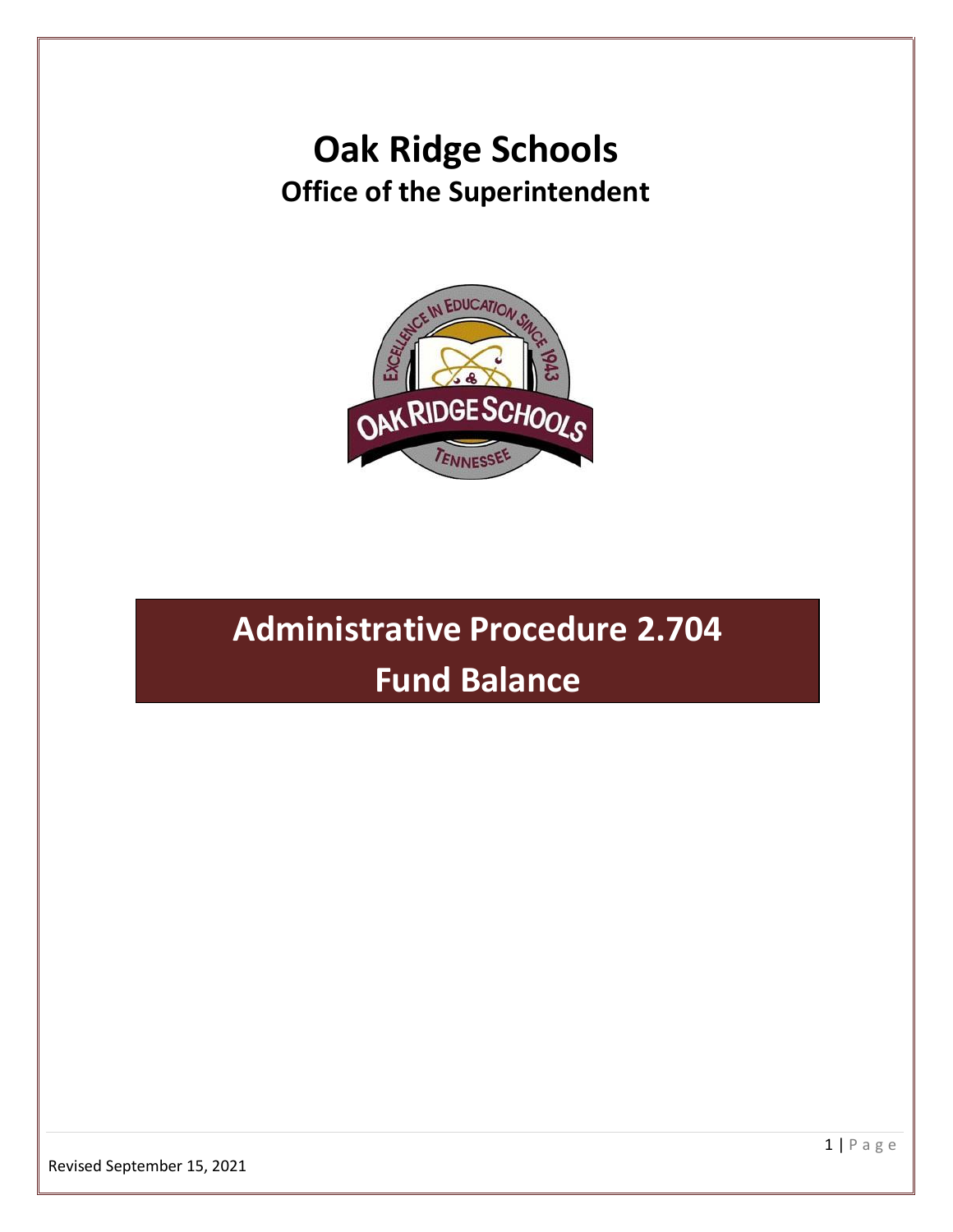### **Fund Balance - Administrative Procedure**

#### **Purpose:**

To establish a key element of the financial stability of the Oak Ridge Schools by setting guidelines for fund balance. Unassigned fund balance is an important measure of economic stability. It is essential that the District maintain adequate levels of unassigned fund balance to mitigate financial risk that can occur from unforeseen revenue fluctuations, unanticipated expenditures, and similar circumstances. The fund balance also provides cash flow liquidity for the District's general operations.

#### **Definitions:**

Fund Balance – Fund Balance is generally the difference between its assets and its liabilities. An accounting distinction is made between the portions of fund balance that are spendable and non-spendable. These are broken up into five categories:

- 1) **Non-spendable fund balance** includes amounts that are not in a spendable form or are required to be maintained intact. Examples are inventory or permanent funds; prepaid amounts; long-term receivables; or they are legally, or contractually required to be maintained intact (e.g. the principle of an endowment fund).
- 2) **Restricted fund balance** includes amounts that can be spent only for the specific purposes stipulated by external resource providers either constitutionally or through enabling legislation. Examples include grants and specific State funds.
- 3) **Committed fund balance** includes amounts that can be used only for the specific purposes determined by a formal action of the Board of Education (District's highest level of decision-making authority). Commitments may be changed or lifted only by the Board of Education taking the same formal action that imposed the constraint originally.
- 4) **Assigned fund balance** comprises amounts intended to be used by the District for specific purposes. Intent can be expressed by the Board of Education, the Superintendent, or the Finance Director (delegated authority by Superintendent). In the General Fund, this includes unspent local grants, budgeted use(s), etc.
- 5) **Unassigned fund balance** is the residual classification of the general fund and includes all amounts not contained in other classifications. Unassigned amounts are technically available for any purpose.

#### **Processes and Procedures:**

#### **Committed Fund Balance**

The Board of Education is the District's highest level of decision-making authority and the formal action that is required to be taken to establish, modify, or rescind a fund balance commitment is a resolution approved by the Board of Education. The resolution must either be approved or rescinded, as applicable, prior to the last day of the fiscal year for which the commitment is made. The amount subject to the constraint may be determined in subsequent period(s).

#### **Assigned Fund Balance**

The Superintendent of Schools (or his designee) is the official authorized to assign fund balance to a specific